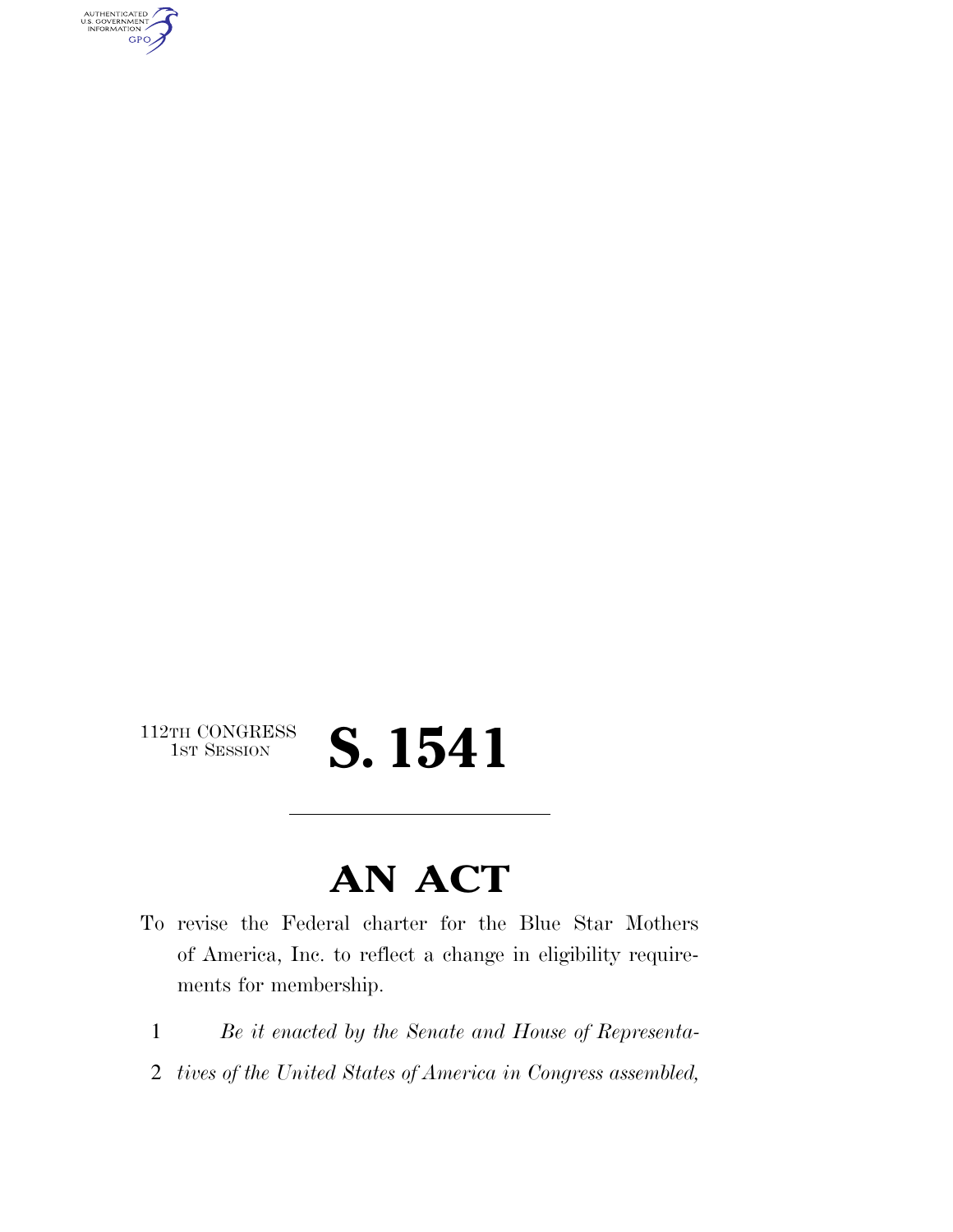|                | $\overline{2}$                                        |
|----------------|-------------------------------------------------------|
| 1              | SECTION 1. MODIFICATION OF MEMBERSHIP TERMS.          |
| $\overline{2}$ | Section 30504 of title 36, United States Code, is     |
| 3              | amended—                                              |
| $\overline{4}$ | $(1)$ in paragraph $(1)$ —                            |
| 5              | (A) by striking the text preceding subpara-           |
| 6              | graph (A) and inserting "she is a mother              |
| 7              | (meaning a woman who filled the role of               |
| 8              | birthmother, adoptive mother, step-mother, fos-       |
| 9              | ter-mother, grandmother, or legal guardian) of        |
| 10             | a person who $\rightarrow$ "; and                     |
| 11             | $(B)$ in subparagraph $(B)$ , by striking "in         |
| 12             | World War II or the Korean hostilities"; and          |
| 13             | $(2)$ in paragraph $(2)$ , by inserting "or is a cit- |
| 14             | izen of the United States living outside the United   |
| 15             | States" before the period at the end.                 |
|                | Passed the Senate November 18, 2011.                  |
|                | Attest:                                               |
|                |                                                       |

*Secretary.*